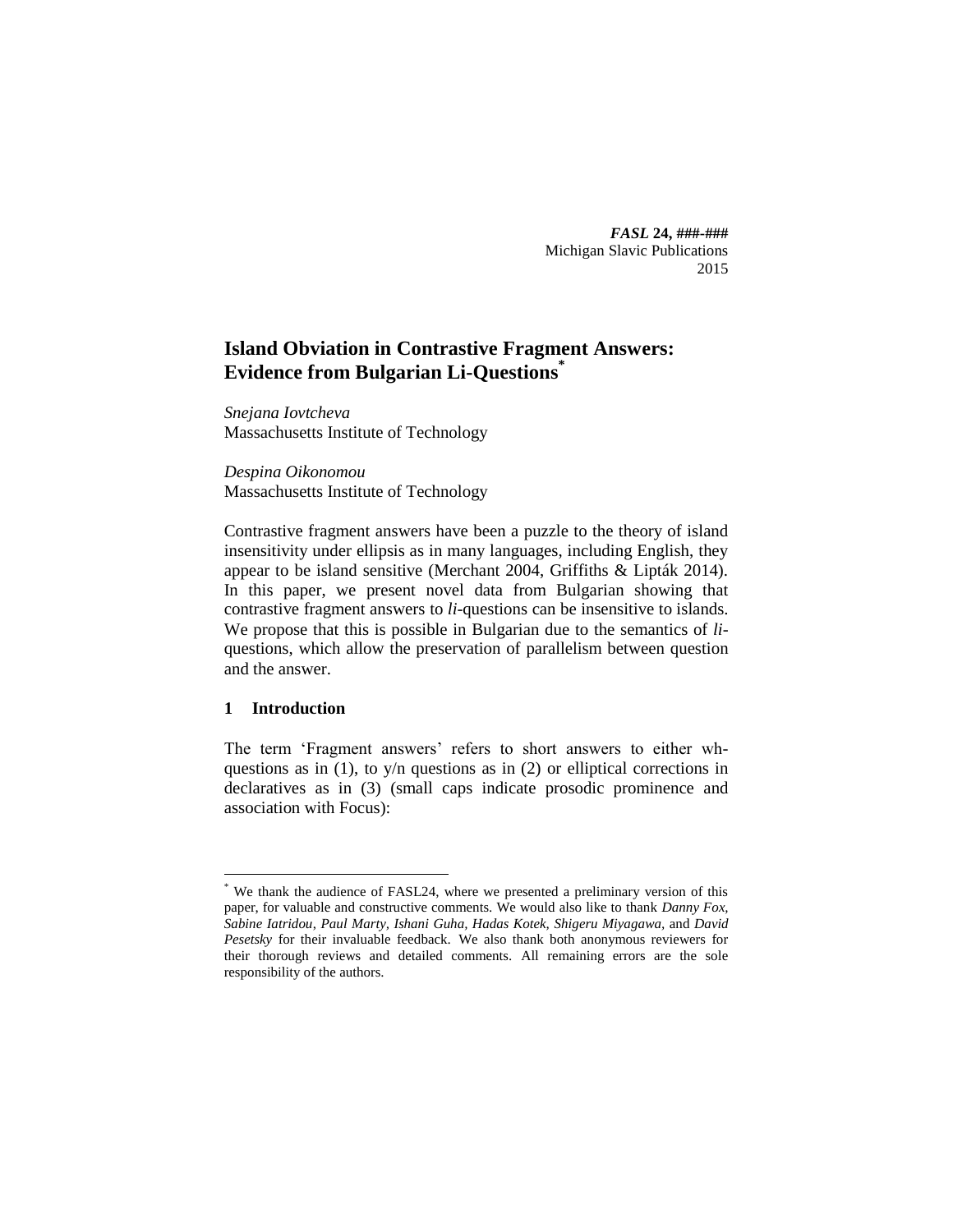#### ISLAND OBVIATION IN CONTRASTIVE FRAGMENT ANSWERS: EVIDENCE FROM BULGARIAN LI-QUESTIONS

| $(1)$ A: Who did she see?<br>B: JOHN.                                                                                                                                                                                                                                                                                                                                                            | [wh-question]            |
|--------------------------------------------------------------------------------------------------------------------------------------------------------------------------------------------------------------------------------------------------------------------------------------------------------------------------------------------------------------------------------------------------|--------------------------|
| B': She saw JOHN.                                                                                                                                                                                                                                                                                                                                                                                | (Merchant 2004:673)      |
| (2) A: Does Abby speak GREEK fluently?<br>B: No ALBANIAN.                                                                                                                                                                                                                                                                                                                                        | $[y/n - question]$       |
| B': No she speaks ALBANIAN fluently                                                                                                                                                                                                                                                                                                                                                              | (Merchant 2004:688)      |
| (3) A: John eat a PIZZA for dinner.<br>B: No, SALAD<br>$\mathbf{D}$ , $\mathbf{M}$ , $\mathbf{I}$ , $\mathbf{I}$ , $\mathbf{I}$ , $\mathbf{I}$ , $\mathbf{I}$ , $\mathbf{I}$ , $\mathbf{I}$ , $\mathbf{I}$ , $\mathbf{I}$ , $\mathbf{I}$ , $\mathbf{I}$ , $\mathbf{I}$ , $\mathbf{I}$ , $\mathbf{I}$ , $\mathbf{I}$ , $\mathbf{I}$ , $\mathbf{I}$ , $\mathbf{I}$ , $\mathbf{I}$ , $\mathbf{I}$ , | [declarative correction] |

B': No, John eat SALAD for dinner.

Short answers as in the B examples have been analyzed as TP-deletion in the literature and it has been claimed that they have a fully developed sentential syntactic structure as in B' examples (see Merchant 2004 and the references therein). The only difference is that the missing part in the fragment is not pronounced at PF. In this sense, fragment answers represent a type of elliptical structure on par with sluicing.

An already observed puzzle arises, however, by the fact that while sluicing has been shown to be island-insensitive (Ross 1969, Chomsky 1972), contrastive fragment answers show *sensitivity to syntactic islands* in English (3) (Merchant 2004, Griffiths and Lipták 2014):

## (4) *English fragment answer [CNP island]:*

A: Is Abby learning  $\lceil_{DP}$  the language  $\lceil_{CP}$  that JOHN speaks]]? X B: \*No, PETER<sub>1</sub> Abby is learning [<sub>DP</sub>the language[<sub>CP</sub> that t<sub>1</sub>speaks]].  $\sqrt{B}$ : No,  $\lbrack_{DP}$  the language  $\lbrack_{CP}$  that PETER speaks]] Abby is learning. (adapted from Merchant 2004:688)

The island sensitivity of fragment answers is challenging in view of the current approaches to islands, in which it has been proposed that syntactic opacities are ameliorated when they are unpronounced (Ross 1969, Chomsky 1972, Merchant 2001, Fox and Pesetsky 2004). Data from Bulgarian contrastive questions, however, provide new evidence in favor of this approach to islands, since fragment answers are possible in Bulgarian<sup>1</sup> even if the element in question is base generated inside a

 $1$  Transliteration standard used in Bulgarian examples: ISO9 (1968).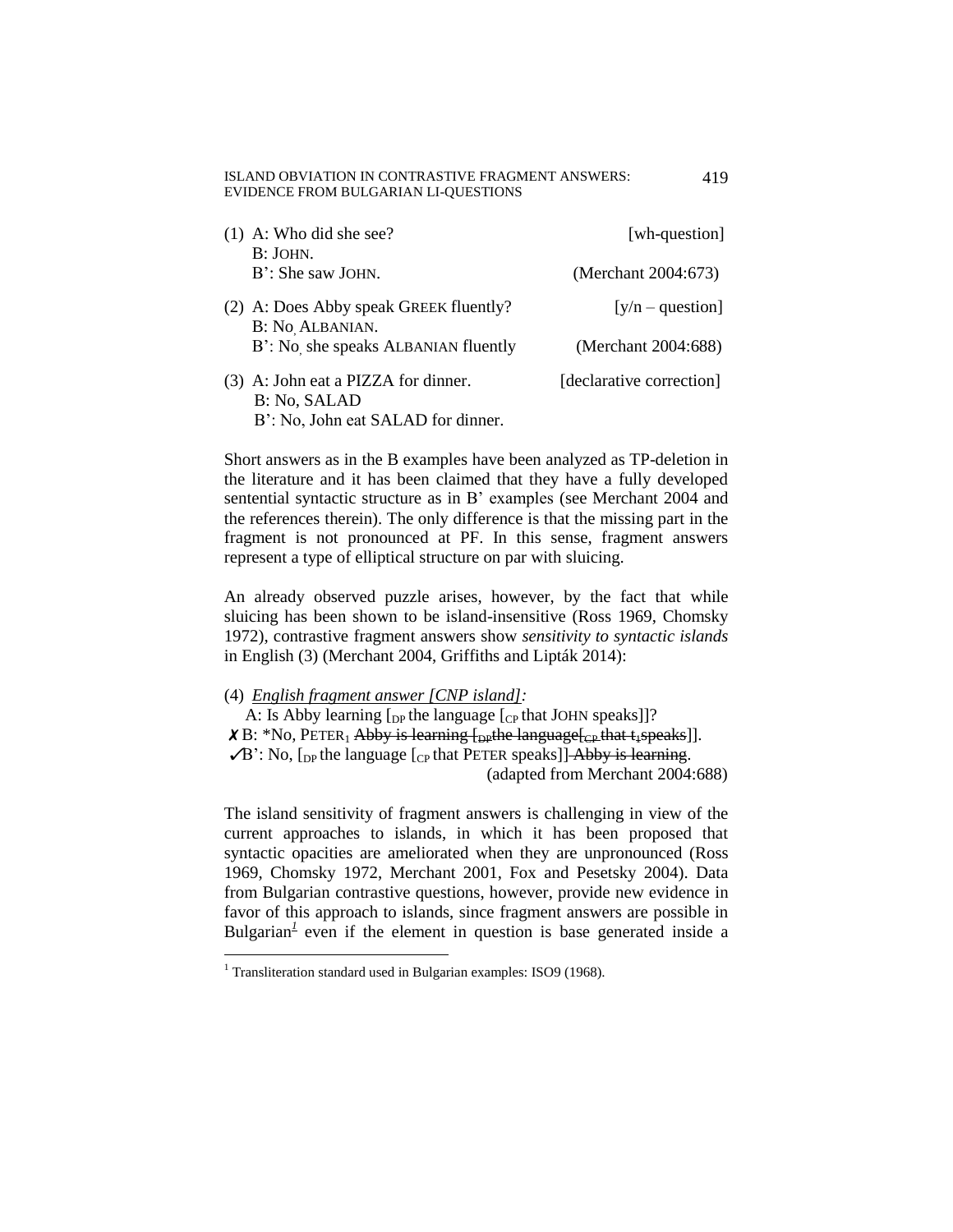syntactic island. In (5) we see that the DP under question 'IVAN' is embedded inside a complex noun phrase (CNP) in a similar manner as 'JOHN' in the English example in (4). Nevertheless, the short answer that corresponds to the subject inside the island is possible**:**

- (5) *Bulgarian fragment answer [CNP island]:*
	- **A**: Marija uči [<sub>DP</sub> ezika [<sub>CP</sub>kojto IVAN-**li** govori]]? Maria learns language.the that Ivan LI speaks  *'Is Maria learning the language that IVAN speaks?'*
- $\angle$ B: Ne, PETAR<sub>1</sub> Maria u<del>či [<sub>DP</sub> ezika [kojto t<sub>1</sub> govori]</del>]  *'No, Peter'*

The goal of the current article is to account for the availability of contrastive fragment answers out of islands in Bulgarian as opposed to English. We claim that Bulgarian fragment answers out islands are possible due to the presence of the *li*-particle in the antecedent contrastive y/n question and we build on two major theoretical conditions:

- *PF-theory of Islands* (Chomsky 1972, Lasnik 2001; Merchant 2001; Fox and Lasnik 2003, Fox & and Pesetsky 2004)
- *Ellipsis under Parallelism* (Fox 1999, 2000, Merchant 2001, Griffits & Lipták 2014)

The paper proceeds as follows: Section 2 presents the theoretical background on *PF-theory of Islands* and *Ellipsis under Parallelism*. Section 3 presents the novel data of island-insensitive fragment answers and investigates the syntactic and semantic properties of *li*-marked y/n questions in Bulgarian. In section 4, we show that a movement analysis of the *li*-marked constituent is not tenable and we propose that parallelism between question and answer is achieved due to the semantics of narrow *li*-questions that is similar to constituent questions. Section 5 concludes and points to the relevance of the Bulgarian data for the syntax of ellipsis and the nature of islands.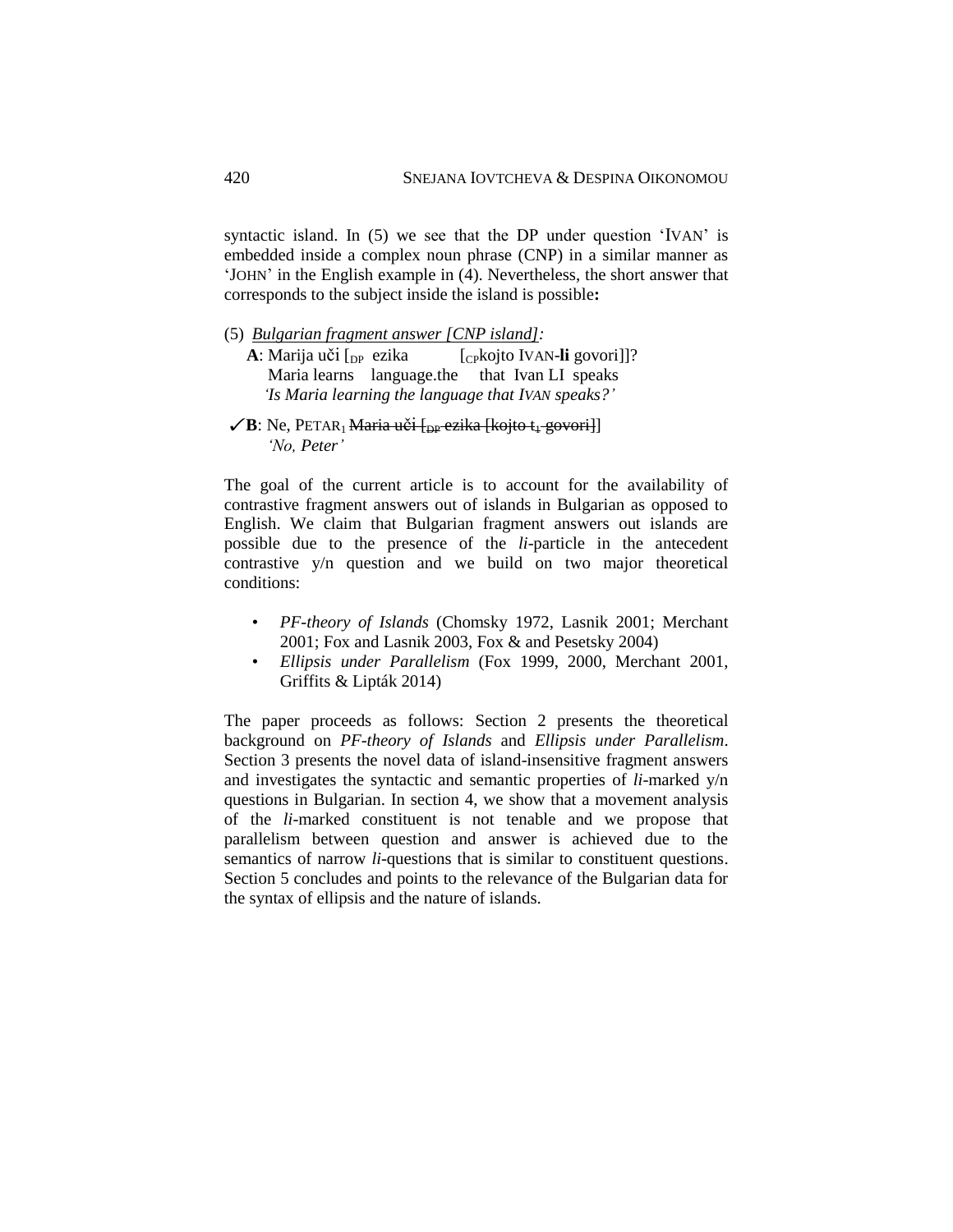#### **2 Theoretical Background**

As pointed out in the previous section, fragment answers and sluicing have been both analyzed as TP-Ellipsis. In this section, we briefly outline Merchant's PF-theory of islands and ellipsis and we present Griffiths & Lipták (G&L 2014) account on English island-sensitive contrastive fragment answers as opposed to island-insensitive sluicing.

*2.1 Merchant (2001, 2004): Movement & the PF-theory of Ellipsis* In a series of papers, Merchant provides arguments that the sluiced phrase in (6) and the fragment answer in (7) are derived from fullyfledged syntactic structure:

- (6) *Sluicing:* Ben bought something, but I don't know  $[$ <sub>CP</sub>what<sub>1</sub> [<sub>TP</sub> Ben bought  $t$ <sub>4</sub>]].
- (7) *Fragment Answer to a yes/no question*: **A:** Does Abby speak GREEK fluently? **B:** No<sub>i</sub> ALBANIAN<sub>1</sub> [<sub>TP</sub> Abby speaks t<sub>4</sub> fluently] (Merchant 2004)

As illustrated in (8), after a phrase (called 'remnant') moves to the leftperiphery above TP, the entire TP is silenced (deletes) at PF:



Two of the major arguments in favor of this analysis are Case-matching effects between remnant and correlate in the antecedent clause (Ross 1967, Merchant 2001, 2004) as well as preposition (P) stranding effects in English vs. languages that do not allow P-stranding (Merchant 2001). For reasons of space we refer to Merchant (2001, 2004) for a detailed illustration of these facts and we turn to the core issue of our talk, namely island-(in)sensitivity under ellipsis.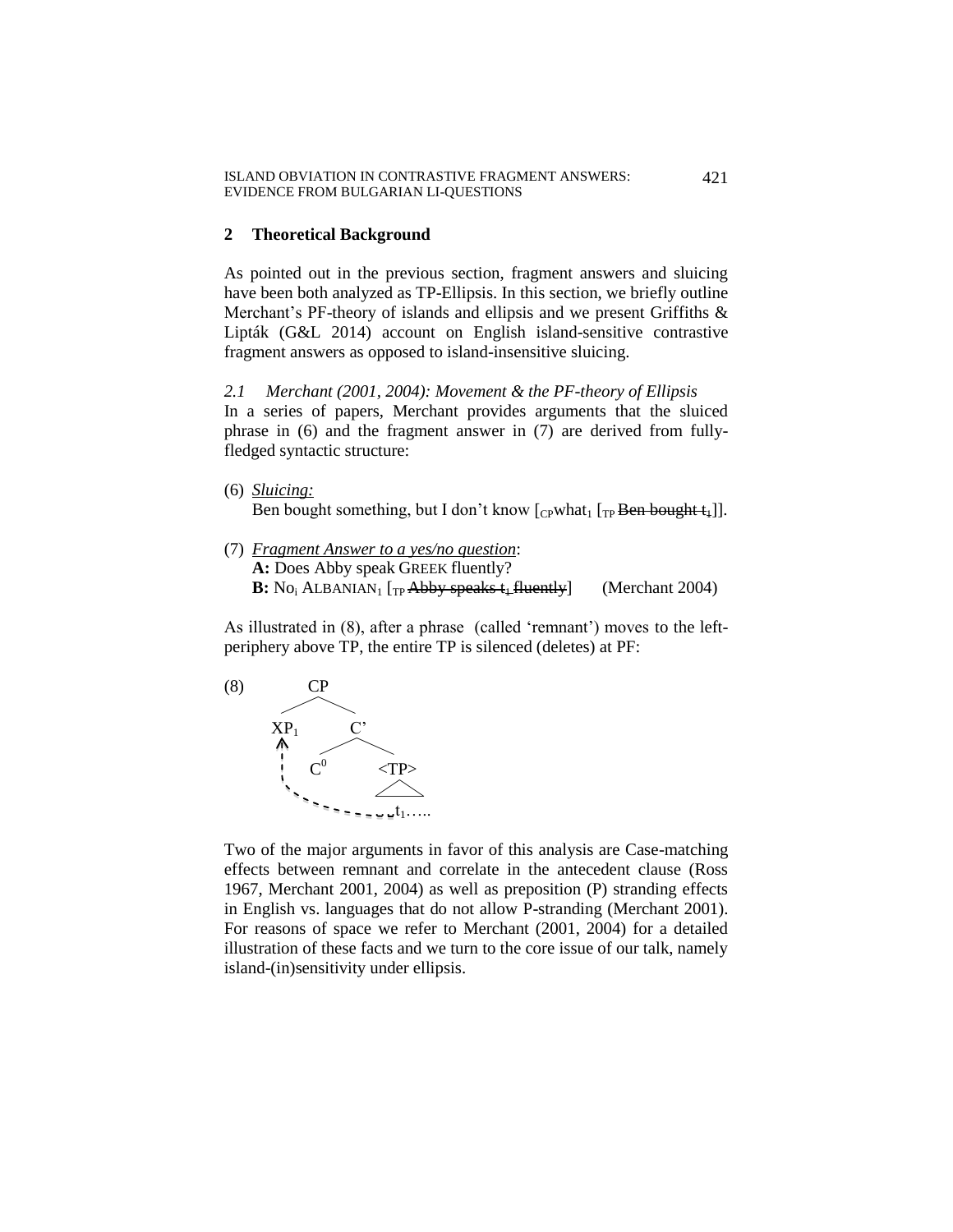## *2.2 Island Insensitivity in Sluicing and the PF-theory of Islands*

The proposal that elision of syntactic structure can lead to amelioration of syntactic islands has been around ever since Ross (1967). The example in (9) illustrates the mechanics: the fully pronounced structure in (9B) results in ungrammaticality because the constituent '*a Balkan language*' is embedded in a complex noun phrase (CNP), known as a strong island to syntactic movement. On the other hand, the sluice in  $(9B')$  that elides the island leads to a grammatical sentence<sup>2</sup>:

(9) *Complex NP-island* 

A: They hired  $\lceil_{DP}$  someone  $\lceil_{CP}$  who speaks a Balkan language]], but I don't know....

 $\boldsymbol{X}$  B:...\*which Balkan language<sub>1</sub> they hired someone who speaks  $t_1$ .

 $\checkmark$  B': .... which Balkan language<sub>1</sub> [<sub>TP</sub> they hired [<sub>DP</sub> someone [<sub>CP</sub> who- $\frac{speaks_t}{1}$ ]].

Following Merchant (2001) we dub this idea as the *PF-theory of Islands* stated below:

(10) *PF-theory of islands*:

 $\overline{a}$ 

Island violations are due to properties of pronounced syntactic structure, not due to constraints on derivations or LF representations themselves (Chomsky 1972, Lasnik 2001, Merchant 2001, Fox & Pesetsky 2004).

Despite the fact that this proposal has been prominent in the literature on ellipsis, the exact implementation is not entirely clear. In this paper, we follow Fox & Pesetsky (2004) in assuming that islands arise due to the need for *linearization*; when the structure is not pronounced there is no need for linearization, therefore there are no island-constraints.

 $2$  A different proposal has been developed by Abels (2011), Barros et. al. (2014), according to which there is no island repair under Ellipsis simply because the elided structure does not involve any islands. Barros et. al. (2014) present three possible ways in which the islands are avoided; (i) short sluices, (ii) clefts and (iii) a resumptive strategy. As it is shown below, in footnote 4, none of these strategies seem to work for the data under question in Bulgarian.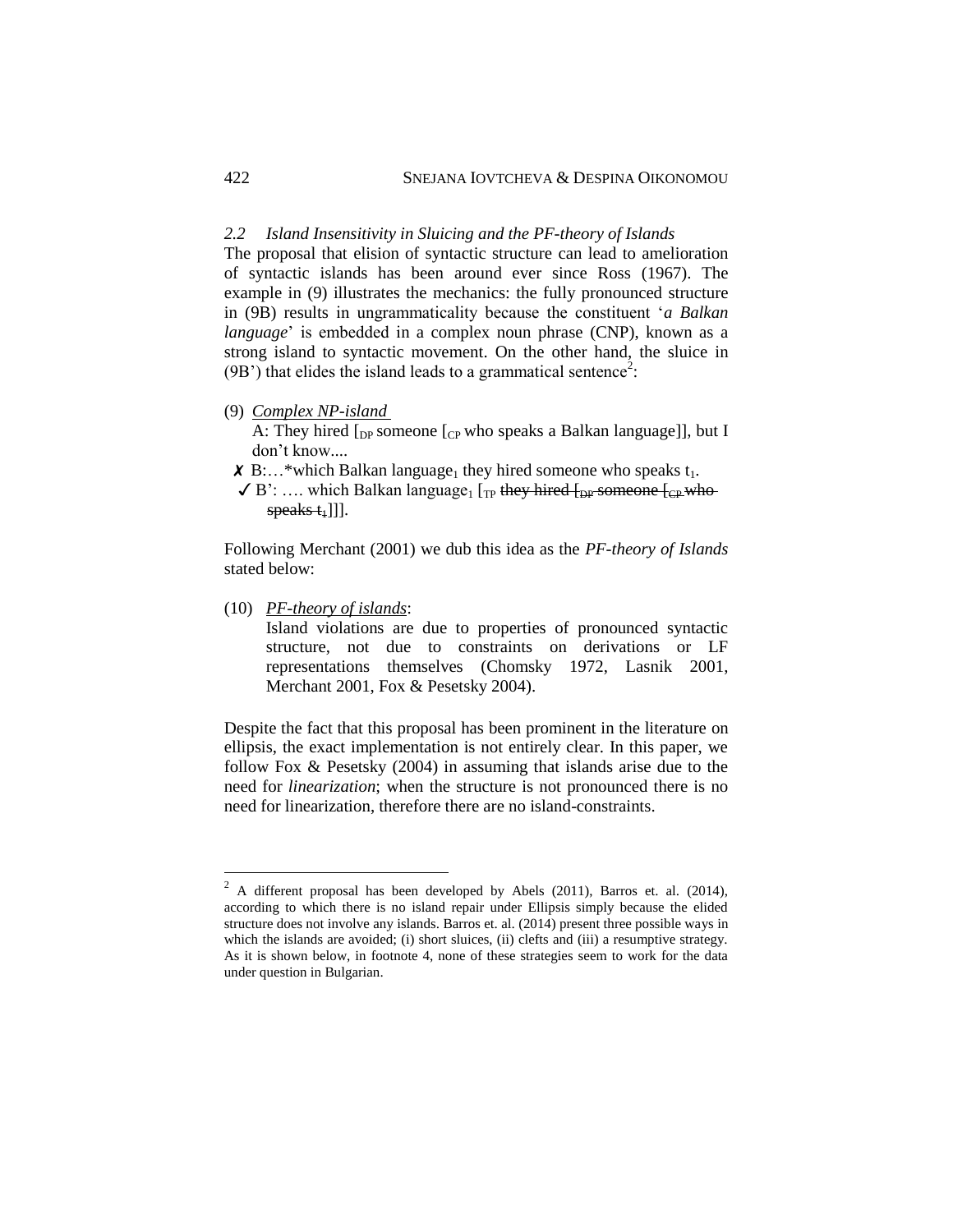Under this view, it is expected that all types of ellipsis should ameliorate islands. However, contrastive fragment answers, as already shown in (4), seem to contradict this generalization. In what follows, we briefly outline G&L (2014) account for the island sensitive fragment answers in English.

*2.3 Island-sensitivity in Fragment Answers; Parallelism under Ellipsis* In a recent paper, G&L (2014) attribute the observed contrast between sluicing and fragment answers to the lack of *scopal parallelism* between question and answer:

(11) *Scopal Parallelism:* 

In ellipsis, variables in the antecedent and the elided clause are bound from parallel positions.

(due to Fox and Lasnik 2003)

Based on this definition, G&L (2014) propose that *scopal parallelism* is preserved with indefinites, as they are known to take sentential scope, thus licensing TP-elision. Parallelism, they claim, can also be preserved in focused fragment answers given that there are no syntactic islands. As demonstrated by the two LFs in (12), in the absence of an island, the focused constituent moves above TP leaving a variable which is bound at LF by a λ-operator in a parallel fashion. Although we do not see overt focus movement in English, it has been independently proposed that there is covert focus movement (Krifka 1992, 1996, Wagner 2006, 2009):

(12) A. Did John introduce MARY to Sue? **LF:**  $[_{CP}$  MARY  $\lambda$ x  $[_{TP}$  John introduced x to Sue]] B. No,  $ANA_1$  [<sub>TP</sub> John introduced  $t_1$  to Sue]. **LF:**  $[CP ANA \lambda x]$   $[TP]$  John introduced x to Sue]]

However, if the focused constituent is embedded inside an island as in (13), parallelism between the LF of the question and the intended LF of the fragment answer cannot be achieved: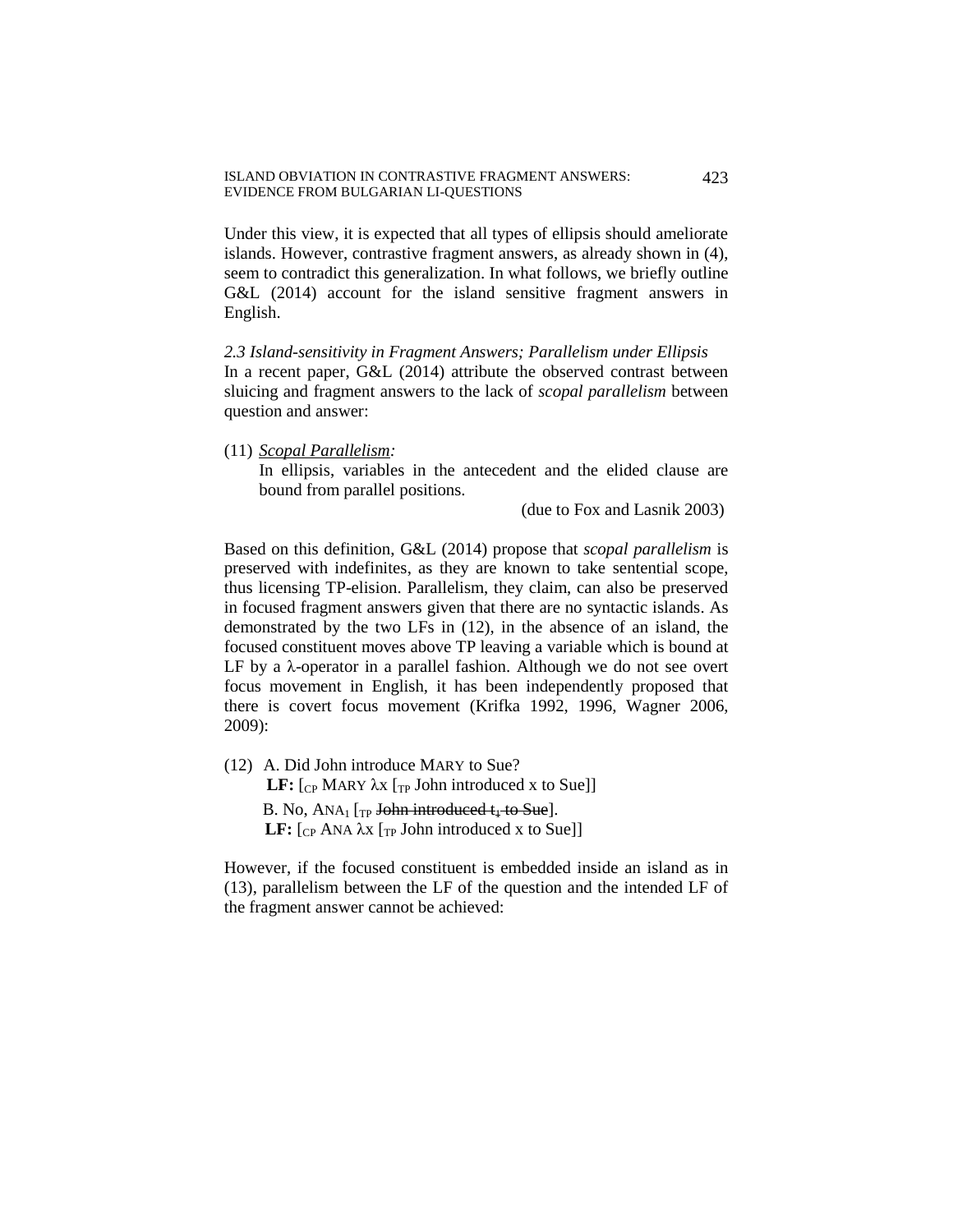(13) A: Did John introduce  $\lceil_{DP}$  the man that JILL admires] to Sue? **LF:**[[<sub>DP</sub>the man that JILL admires]<sub>1</sub>  $\lambda$ x [<sub>TP</sub> John introduce x<sub>1</sub> to Sue]].

 $\angle X B$ : \*No, [BEN<sub>1</sub> [<sub>TP</sub> John introduced [the man that t<sub>1</sub> admires] to Sue]] **LF:** [BEN  $\lambda$ x ( $\lceil_{\text{TP}}$  John introduced [the man that  $x_1$  admires] to Sue])]

 $\sqrt{B}$ : No, [the man that BEN admires]<sub>1</sub> [<sub>TP</sub> John introduced t<sub>4</sub> to Sue]]. **LF:** [[the man that BEN admires] $_1\lambda x$  ([<sub>TP</sub> John introduced  $x_1$  to Sue])]

The possible answer to (13) is the one that overtly includes the entire island. In this case, it is assumed that the entire island in the question undergoes Focus movement, thus creating a parallel structure that licenses only the TP-ellipsis in (13B'), which spells out the island itself. The fragment that includes a remnant which correlates just to the contrastively focused constituent as in (13B) is ill-formed. The assumption that English pied-pipes covertly the entire island to a focuschecking position above TP, is well in line with work that independently shows that not only overt but also covert Focus movement, is sensitive to syntactic islands (Krifka 2006, Wagner 2006, Erlewine and Kotek  $2014$ <sup>3</sup>. So, if the question has a constituent that is contrastively focused and is within an island that prevents the constituent to scope out in order to bind its variable from a relevant scope position, the fragment answer is predicted to be ungrammatical.

Under this view, contrastive fragment answers in English do not present a counterexample to the generalization of *island amelioration under ellipsis.* Since unpronounced structure ameliorates illegal syntactic moves across islands, it is not the LF of the short answer that causes a clash. Instead, it is the LF of the corresponding question that creates the problem as it prevents the formation of parallel LFs between question and answer.

 $3$  Barros et. al. (2014) criticize the claim that covert movement is sensitive to islands as inconsistent with the PF-theory of islands. They claim that covert movement should also be insensitive to islands if islands were a purely PF-phenomenon. However, based on Fox & Pesetsky's (2004) proposal covert movement still is sensitive to linearization as opposed to elided structures where there is no linearization. There is certainly a lot to be clarified with respect to the PF-theory of Islands and island sensitivity of covert movement but this is far from saying that the PF-theory of Islands predicts covert movement to be island-insensitive.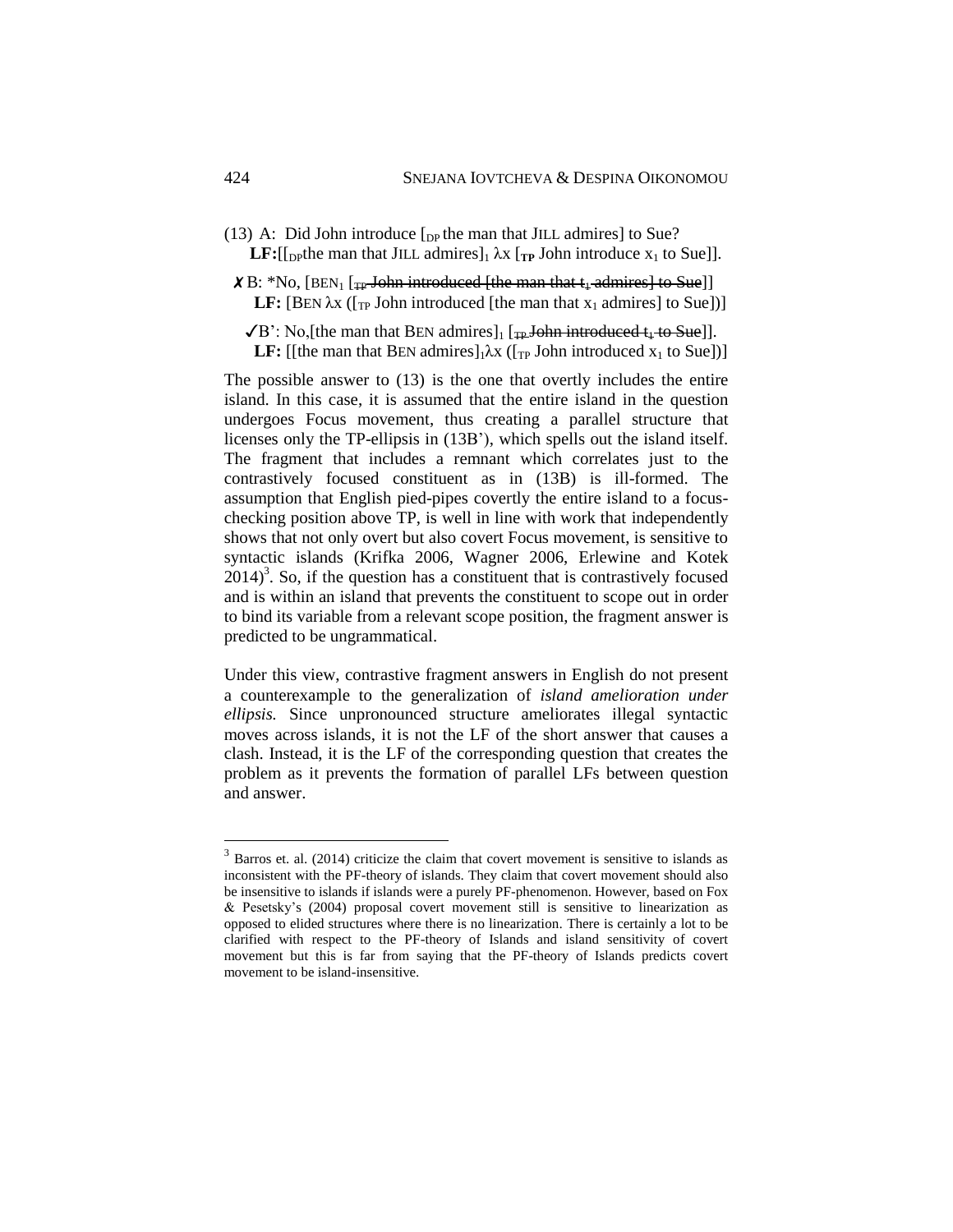In sluicing, on the other hand, parallelism is achieved because the indefinite and the wh-phrase can scope out of the syntactic island as argued in G&L (2014) and Fox and Lasnik (2003);

(14) John introduced the man that someone admires to Sue but I don't remember [who  $\left[\text{r}_p\right]$  John introduced the man that  $t_1$  admires to Sue]].

*LF antecedent:* [someone<sub>1</sub>  $\lambda$ x [<sub>TP</sub> John introduced the man that x<sub>1</sub> admires to Sue]] *LF sluice:* [ who<sub>1</sub>  $\lambda$ x ([<sub>TP</sub> John introduced the man that x<sub>1</sub> admires to Sue])]

As G&L (2014) note, languages with overt focus movement (i.e. Hungarian) also fail to allow contrastive fragment answers out of islands exactly as it is the case in English. In the following section, we provide evidence from Bulgarian, which also has overt focus movement, that island amelioration is possible in contrastive fragment answers but only when their antecedent is a *li*-question.

## **3 Island-insensitivity of Fragment Answers in Bulgarian**

This section introduces novel data from Bulgarian narrow y/n questions, which demonstrate that fragment answers are possible out of syntactic islands. To provide a better understanding of the meaning and syntax of narrow questions, we also discuss the general properties of focus movement and y/n questions in Bulgarian.

## *3.1 Properties of the Bulgarian y/n-questions*

 $\overline{a}$ 

Bulgarian y/n questions are formed with an overt particle  $li<sup>4</sup>$ . This particle is analyzed as an element that bears  $[+Q, +Foc]$  features because

 $4$  As one of the reviewers notes, matrix y/n questions in Bulgarian can be formed also by raising intonation (marginally accepted) or the interrogative complementizer *dali* (Engl.'whether')*.* Different than the structurally flexible li-particle, embedded *dali* can occupy only the left edge of the clause, thus evoking mainly broad focus questions, unless there is additional overt focus movement (Izvorski 1995, Dukova-Zheleva 2010). In addition, matrix *dali-*questions are reported to feel more like *rhetorical questions* (Rudin at al 1999). For reasons of space and because we are concerned specifically with narrow contrastive questions, we will leave the investigation of *dali* and intonation for further research.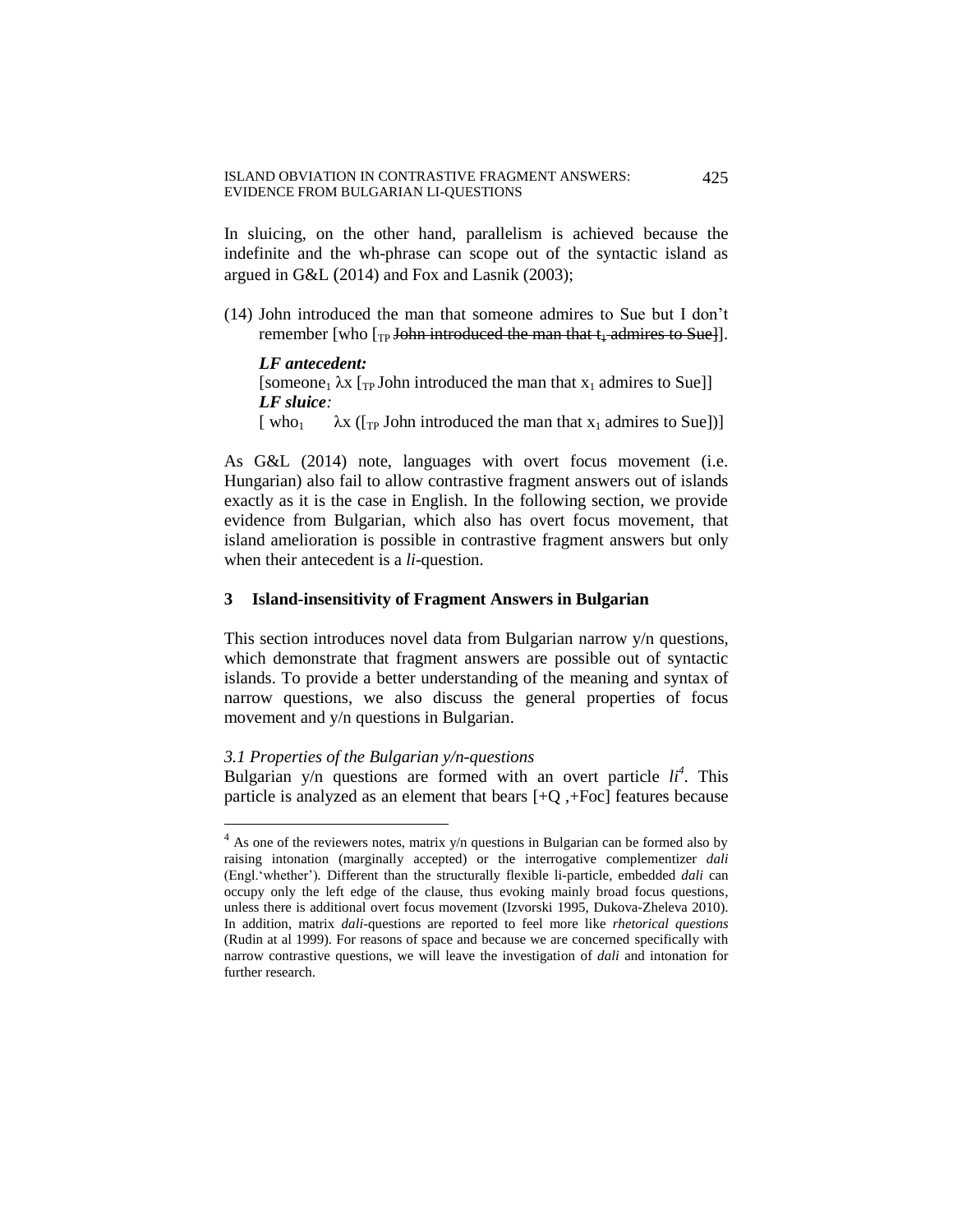it is specific to interrogatives and it is shown to associate always with focus (Izvorski et. al. 1997, Rudin at all 1999, Franks 2006 Dukova-Zheleva 2010)

Crucially, the placement of the *li*-particle matters when it comes to interpreting a question in Bulgarian; when *li* attaches to the right edge of the clause as in (15a) or when it right-adjoins to a non-stressed main verb (which moves to T in Bulgarian) as in (15b), we obtain neutral polar questions with broad focus similar to English questions, for which the answer is either 'yes' or 'no'.

(15) *Broad focus y/n questions*

- a. Petar kupi prăsten na Marija **li**? Petar bought ring to Maria LI
- b. Petar kupi **li** prăsten na Marija? Petar bought LI ring to Maria  *'Did Peter buy a ring to Maria?' (Answer: yes/no)*

The *li-particle* can also attach to individual constituents to create socalled *narrow focused* questions. This type of y/n questions do not interrogate about the entire proposition, but about the particular constituent they adjoin to. If the corresponding answer to such question is 'no' the answer feels incomplete. In this sense, Dukova-Zheleva (2010) draws a parallel between Bulgarian narrow *li*-questions and whquestions, which can also be oriented towards a part of the clause and have to follow the question-answer congruence. The data in (16) demonstrate how one can interrogate about the particular event<sup>5</sup> (16a), the subject (16b), or the direct object (16c) by marking the constituent with the *li*-particle and moving it to the focus-designated position above TP:

<sup>5</sup> Narrow focus on the verb coincides with the word order of broad focus due to overt V-to-T movement in Bulgarian. Thus, narrow focus on the verb, requires additional stress on the lexical verb.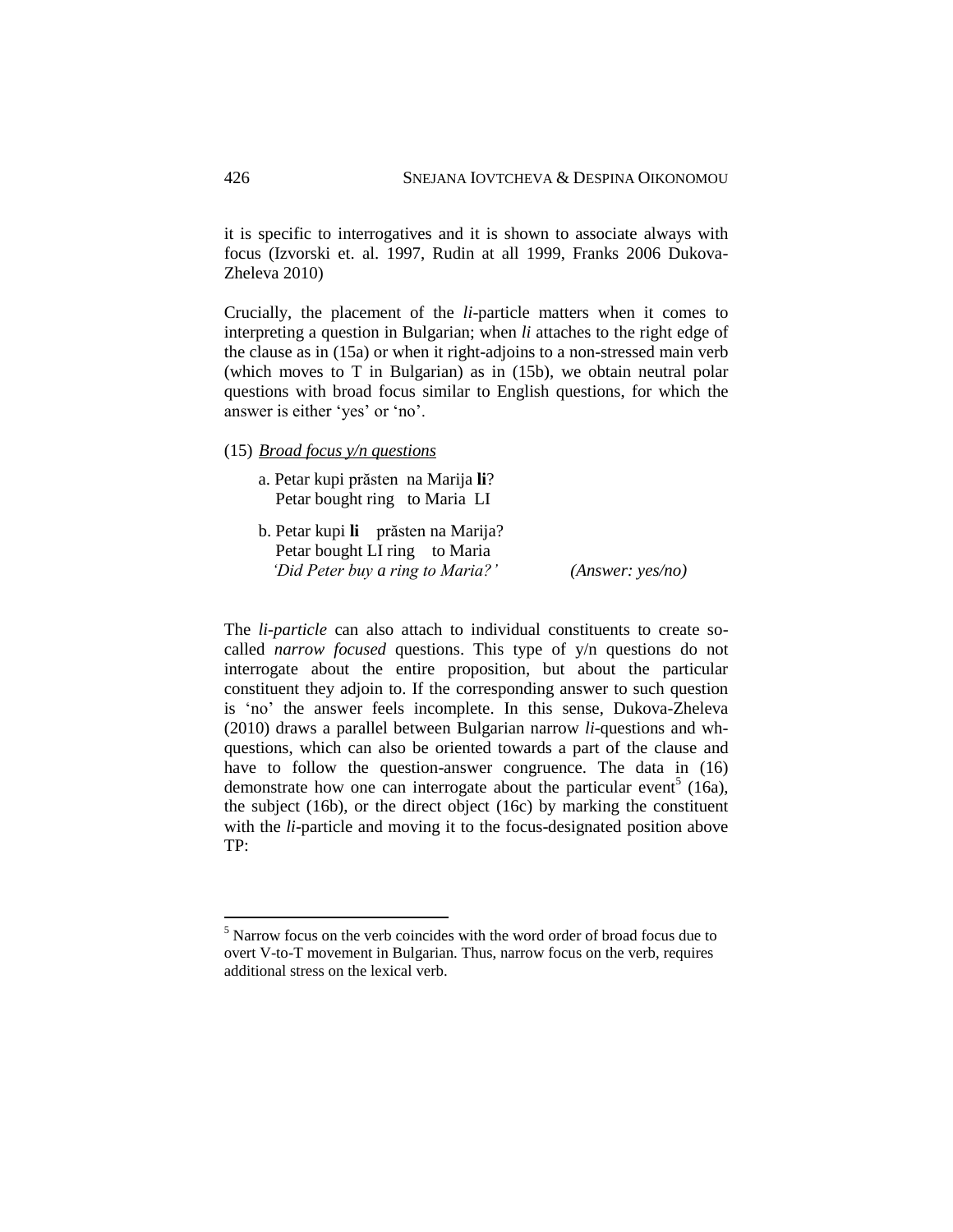(16) *Narrow focus y/n questions:*

 $\overline{a}$ 

- a. Petar KUPI-**li** prăsten na Marija? **[V – li]** Petar bought LI ring to Maria  *'Is it buying what Peter did a ring to Maria?'* (*Answer: yes / no, {stolen, borrowed, etc}*)
- b. PETAR-**li** kupi prăsten na Marija? **[Sbj – li]** *'Is it Peter the one who bought a ring to Maria?' (Answer : yes / no, {Boris, Ivan, etc})*
- c. PRĂSTEN(A)-**li** kupi Petar na Marija? **[DO – li]** *'Is it a/the ring that Peter bought to Maria?' (Answer : yes / no, {(the) necklace, (the) bracelet, etc})*

Note than even though some speakers can leave *li*-marked constituents in-situ, overt leftward movement to the focus projection (FocP)<sup>6</sup> is widely preferred (Izvorski 1995). This overt fronting follows from the general properties of focus marking in Bulgarian. Similar to the Hungarian data in G&L (2014), focused (indefinite and definite) constituents in Bulgarian undergo overt movement to a preverbal position above TP (Rudin 1999, Lambova 2004):

| (17) a. Petar kupi prăsten(a) na Marija.                          | [neutral declarative] |
|-------------------------------------------------------------------|-----------------------|
| Petar bought ring (the) to Maria                                  |                       |
| 'Peter bought a/the ring to Maria.'                               |                       |
| b. Petar PRĂSTEN $(A)$ <sub>1</sub> kupi t <sub>1</sub> na Marija | [narrow Focus on DO]  |
| 'Peter bought a/the RING to Maria.'                               |                       |

To sum up the observations, Bulgarian creates narrow y/n questions by marking the focused constituent with the overt question particle *li* and fronting it to a preverbal focus position above TP, similarly to what happens in wh-questions and narrow focus declaratives.

427

<sup>&</sup>lt;sup>6</sup> In Bulgarian FocP is at the left-periphery above TP but crucially bellow functional projections that host Topic and complementizers in embedded clauses (Izvorski 1995, Lambova 2004).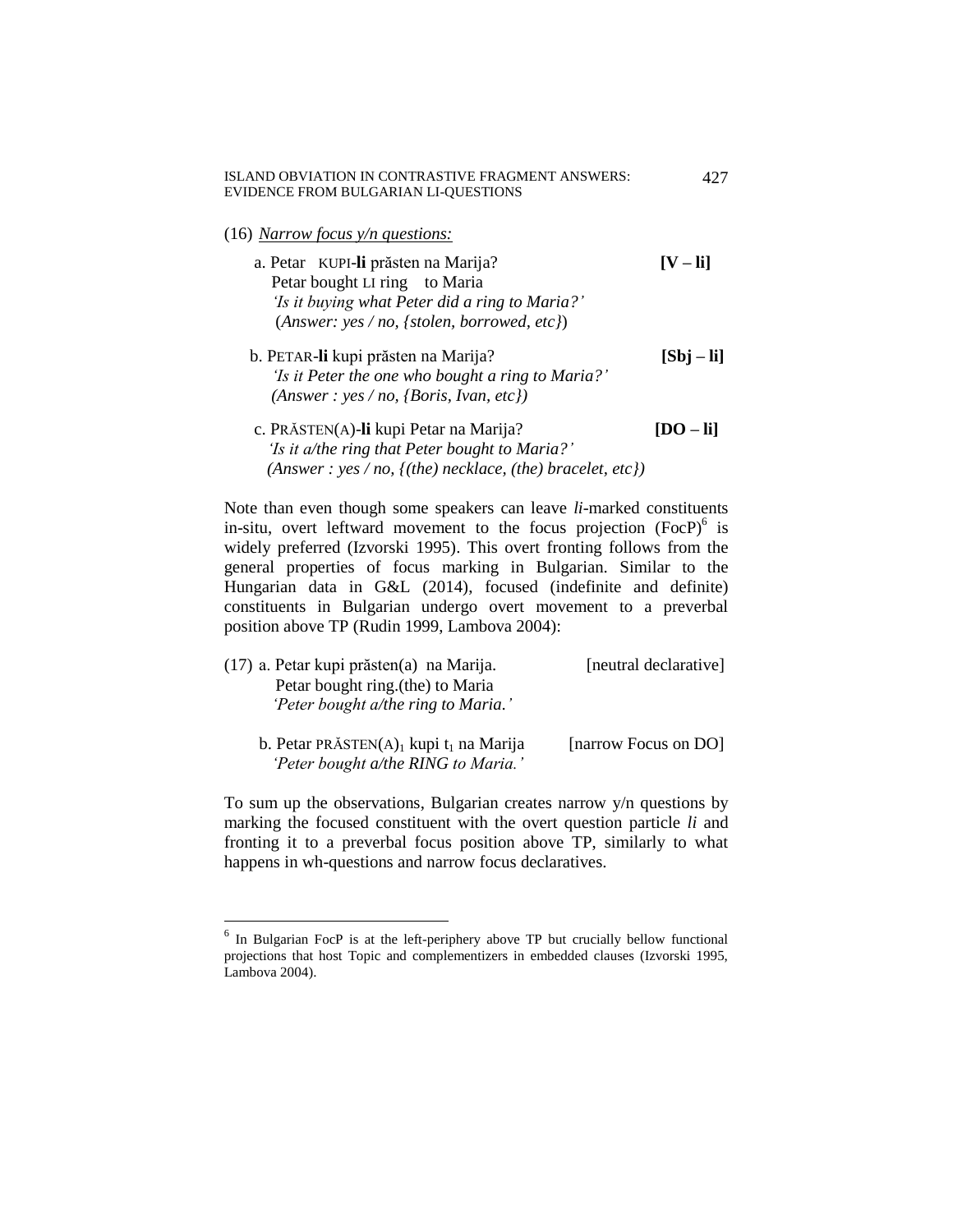#### *3.2 Narrow Focus li-questions out of Syntactic Islands*

The crucial data regarding the island insensitivity in Bulgarian contrastive fragment answers are presented in (18-20). In (18) the *li*marked constituent is embedded in a CNP island, in (19) in an adjunct island, and in (20) in a subject island. In all cases, the *li*-marked constituent is easily understood as the element under question and a speaker can answer with a short fragment answer that corresponds to this constituent, contrary to what happens in English or in Hungarian<sup>7</sup>:

#### (18) **a**. *CNP-Island* (narrow DO-li)

- A: Ivan namrazi [ momčeto [koeto PRĂSTEN(A)-li kupi t<sub>1</sub> na Maria]]? Ivan hates boy.the that ring(the) LI bought to Maria  *'Does Ivan hate the boy that bought a/the RING to Maria?'*
- B: Ne, GERDAN(A)<sub>1</sub> [Ivan namrazi [<sub>DP</sub> momčeto [<sub>CP</sub> koeto kupi t<sub>1</sub> na Maria]]]?

*'No, a/the necklace'*

 **b***. CNP-Island* (narrow V-li)

- A: Ivan namrazi momčeto, koeto beše KUPILO-**li** prăsten na Marija? Ivan hates boy.the that Aux bought LI ring to Maria *'Does Ivan hate the boy that had BOUGHT a ring to Maria?'*
- B: Ne, OTKRADNALO. *'No, stolen*'

(19) *Adjunct Island* (narrow V – li)

- A: Ivan se jadosa, zaštoto Marija beše PUŠILA-**li** včera ? Ivan refl angry because Maria Aux smoked LI yesterday *'Did Ivan get angry because Maria was SMOKING yesterday?'*
- B: Ne, PILA.  *'No, drinking'*

 $^7$  Barros et al (2014) draw evidence from similar examples in English to argue against the PF-theory of islands, by showing that the answer fragment out of the island is ungrammatical. They say that this is because none of their suggested strategies (i.e. short sluices, clefts, resumptives) works here and this is correct. The problem for their analysis is that none of these strategies work in Bulgarian in general; a short sluice would be incongruent and a cleft or a resumptive are not possible as well. On the contrary, the PFtheory of islands provides a straightforward explanation for the grammaticality of such fragment answers in Bulgarian.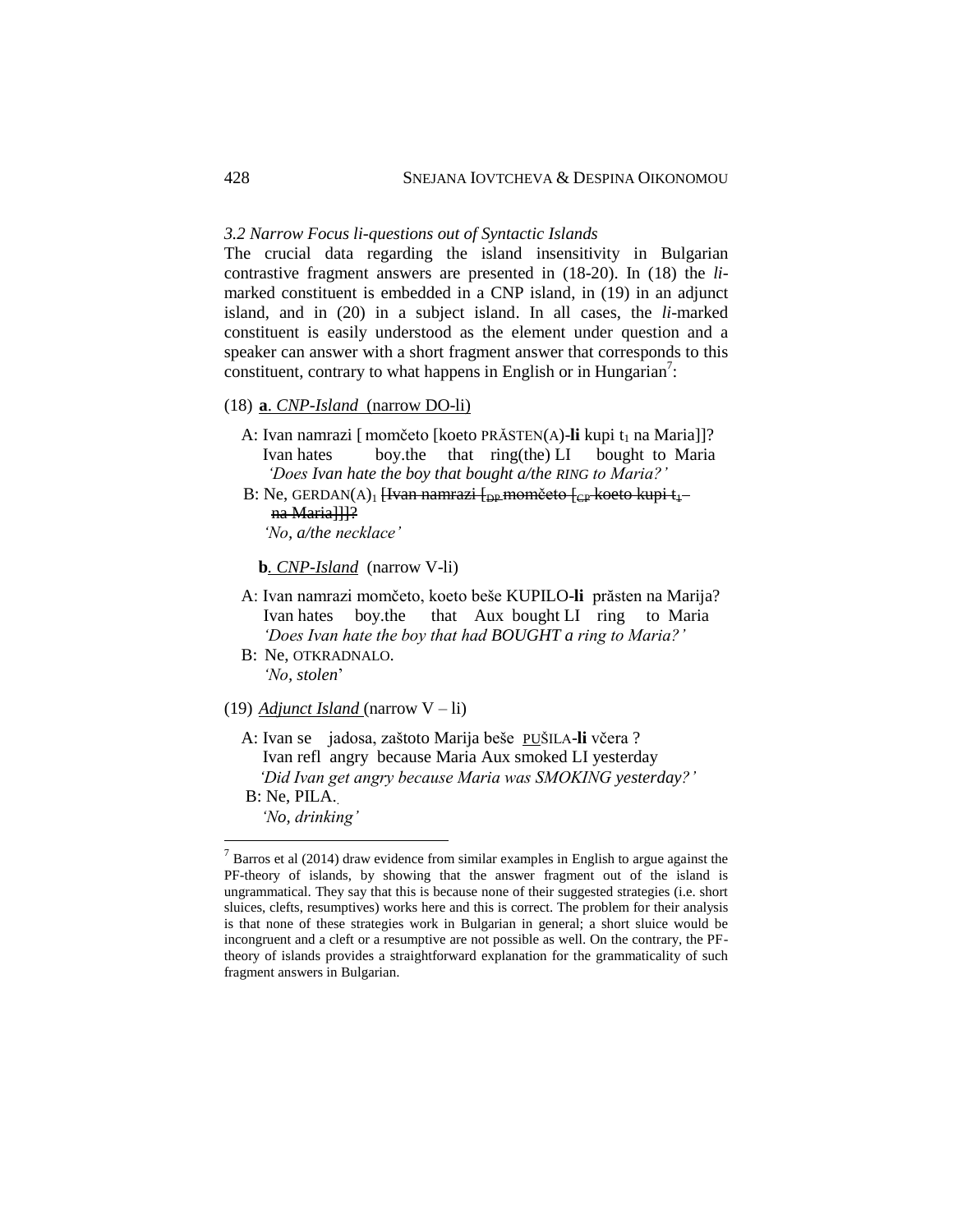- (20) *Subject Island* (narrow Sbj-li)
	- A: Kučeto, koeto ANNA-**li** donese, umrja včera? Dog.the that Anna LI brought died yesterday '*Did the dog that ANNA brought died yesterday?'* B: Ne, MARIJA.  *'No, Maria'*

In the following section, we explore two hypotheses under which parallelism can be achieved due to the *li-*particle.

**4 Analysis** 

We argue that in Bulgarian the culprit for licensing fragment answer out of islands is the *li* particle. The importance of the *li*-particle becomes evident when we look to fragment answers (corrections) to narrow focus declaratives, which lack the question particle. Whereas fragment corrections to declarative statements are possible (see (3)), a fragment correction cannot correspond to a constituent inside an island in a declarative:

- (21) A: Ivan namrazi  $[$ <sub>DP</sub> momčeto, koeto PRĂSTEN(A)<sub>1</sub> kupi t<sub>1</sub> na Marija]. Ivan hates boy.the that ring(the) bought to Maria  *'Ivan hates the boy that bought a/the RING to Maria?'*
	- $\angle X$ B: Ne, GERDAN(A)<sub>1</sub> [Ivan namrazi momčeto, koeto kupi t<sub>i</sub> na M.].
	- ✓B': Ne, momčeto, koeto podari GERDAN(A) na Marija. *'No, the boy that gave the necklace to Maria.'*

The ungrammaticality of the fragment answer in (21B) directly contrasts the well-formed fragment answer in (18). This shows that licensing contrastive fragments in Bulgarian narrow *li*-questions cannot be due to some special properties of focus in Bulgarian because then we would expect contrastive fragment answers to be acceptable across the board. On the contrary, it seems that focus movement is sensitive to islands.

In the following, we first explore the possibility that the *li*-marked constituent moves out of the island to the specifier of CP, such that a parallel structure to the one in the elided answer can be derived. We

429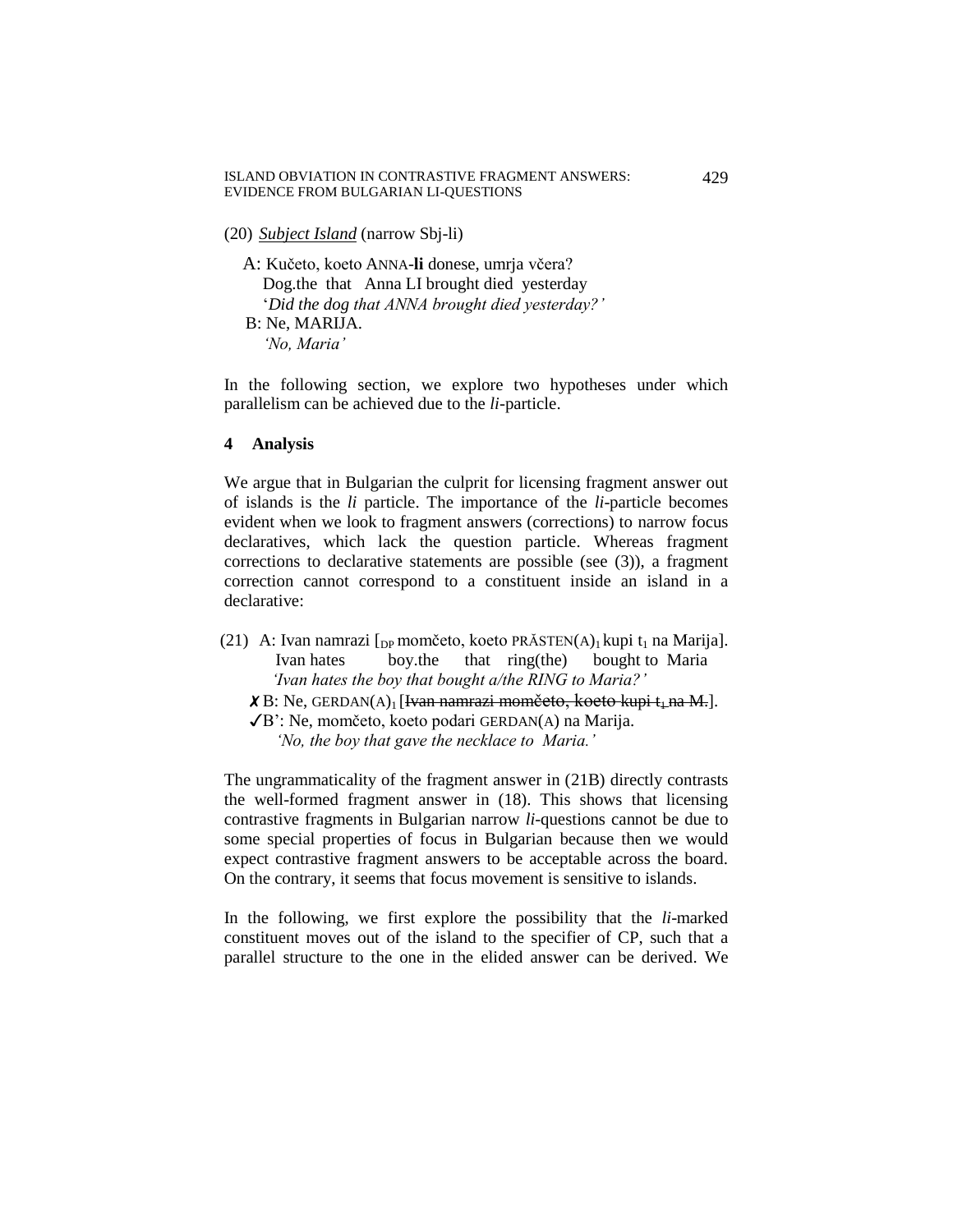show, however, that a movement analysis cannot be maintained as shown by the intervention effects and overt pied-piping.

### *4.1 The movement hypothesis of Scopal Parellelism*

One option of obtaining scopal parallelism is by assuming that the *li*marked constituent moves into the left-periphery to check its [+F] feature in FocP and its  $[+Q]$  in CP as illustrated in  $(22)$ :

- (22) *Narrow focus-question*
	- a. PETAR-**li** kupi prăsten na Marija? Peter LI bought ring to Maria  *'Is it Peter who bought a ring to Maria?'*



When the *li*-marked constituent is base-generated inside an island, we need to explain how it escapes the island. There is no conclusive answer to this question, but there are proposals in the literature according to which extracting an item out of an island becomes easier after an island has moved itself to a derived position (see von Stechow (1996) and Richards (2008) for an analysis along these lines of wh-questions out of islands in Japanese). For us, this would mean that the entire island piedpipes to FocP, and then the *li*-marked constituent escapes the island and moves (covertly) to the CP to check its  $[+Q]$  feature as illustrated in (23):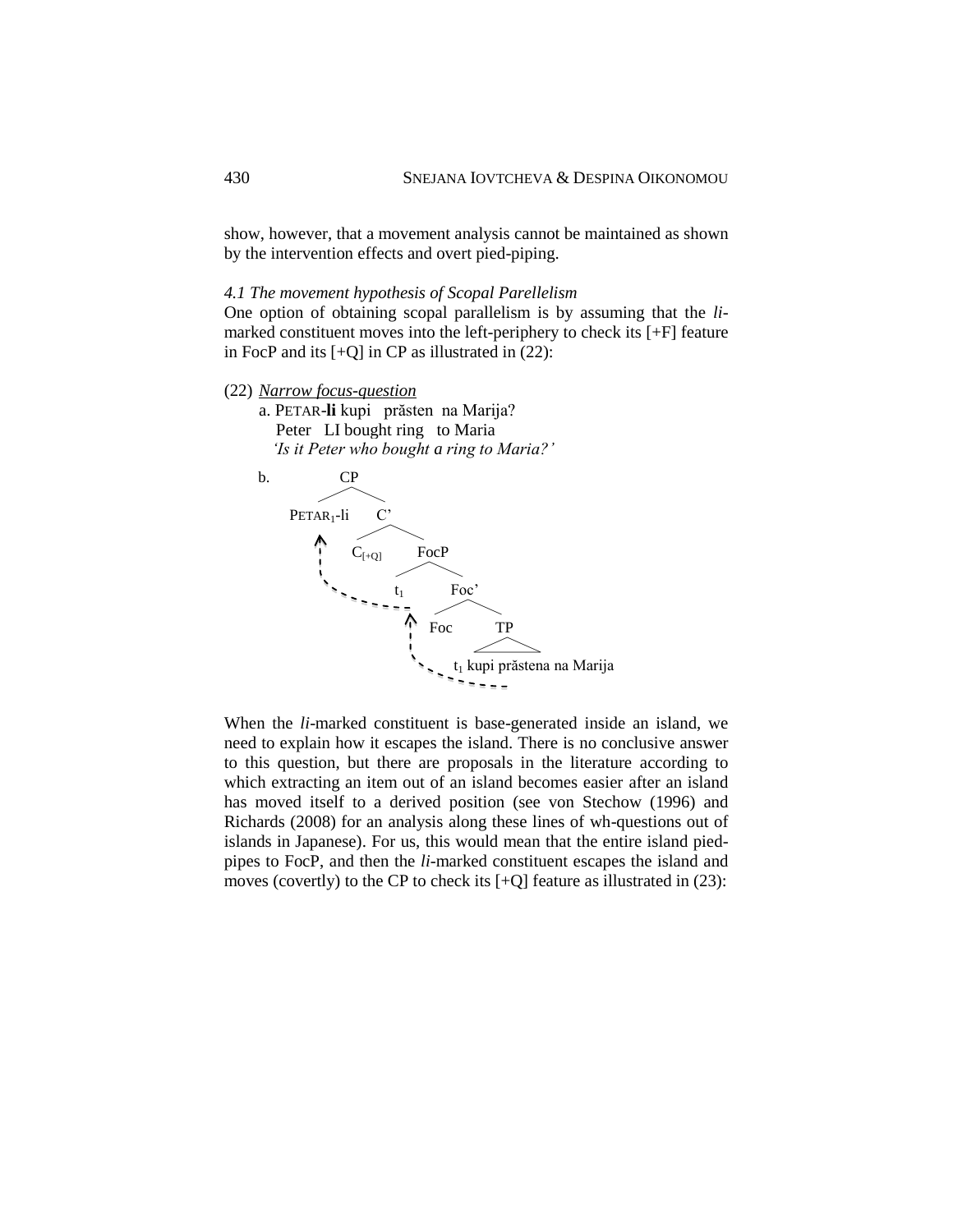- (23) *Narrow focus li-movement out of CNP*
	- a. Ivan namrazi [momče.to, koeto PRĂSTEN(A)-**li** kupi na Marija]? Ivan hates boy.the that ring(the) LI bought to Maria  *'Did Ivan hate the boy that bought a RING to Maria?*'



Now, as illustrated in (24) scopal parallelism between the question and the answer is achieved;

(24) *Scopal parallelism*

a. Question LF: [ring-li  $\lambda x$ . [the boy that bought x to Maria  $\lambda y$  [<sub>TP</sub> Ivan hates y]]]

b. Answer LF:

 $\overline{a}$ 

[necklace  $\lambda x$ .[the boy that bought x to Maria  $\lambda y$ . [<sub>TP</sub>Ivan hates y]]]

A theoretical problem for this analysis, as pointed out by a reviewer, is the derivation of the answer-LF. Namely, under a PF-theory of Ellipsis it is not clear why the F-marked constituent of the answer cannot move directly out of the island but must first pied-pipe to FocP.

An additional empirical problem for the movement analysis arises by socalled *Intervention Effects* in narrow *li*-questions<sup>8</sup>. Beck (2006) shows that when there is an intervening focus sensitive element (i.e. *only*, *always,* (stressed) *negation*, etc.) between a wh-phrase interpreted in situ

431

<sup>&</sup>lt;sup>8</sup> We thank Ivona Kučerová for suggesting the relevance of the intervention effects and Hadas Kotek for in depth discussion.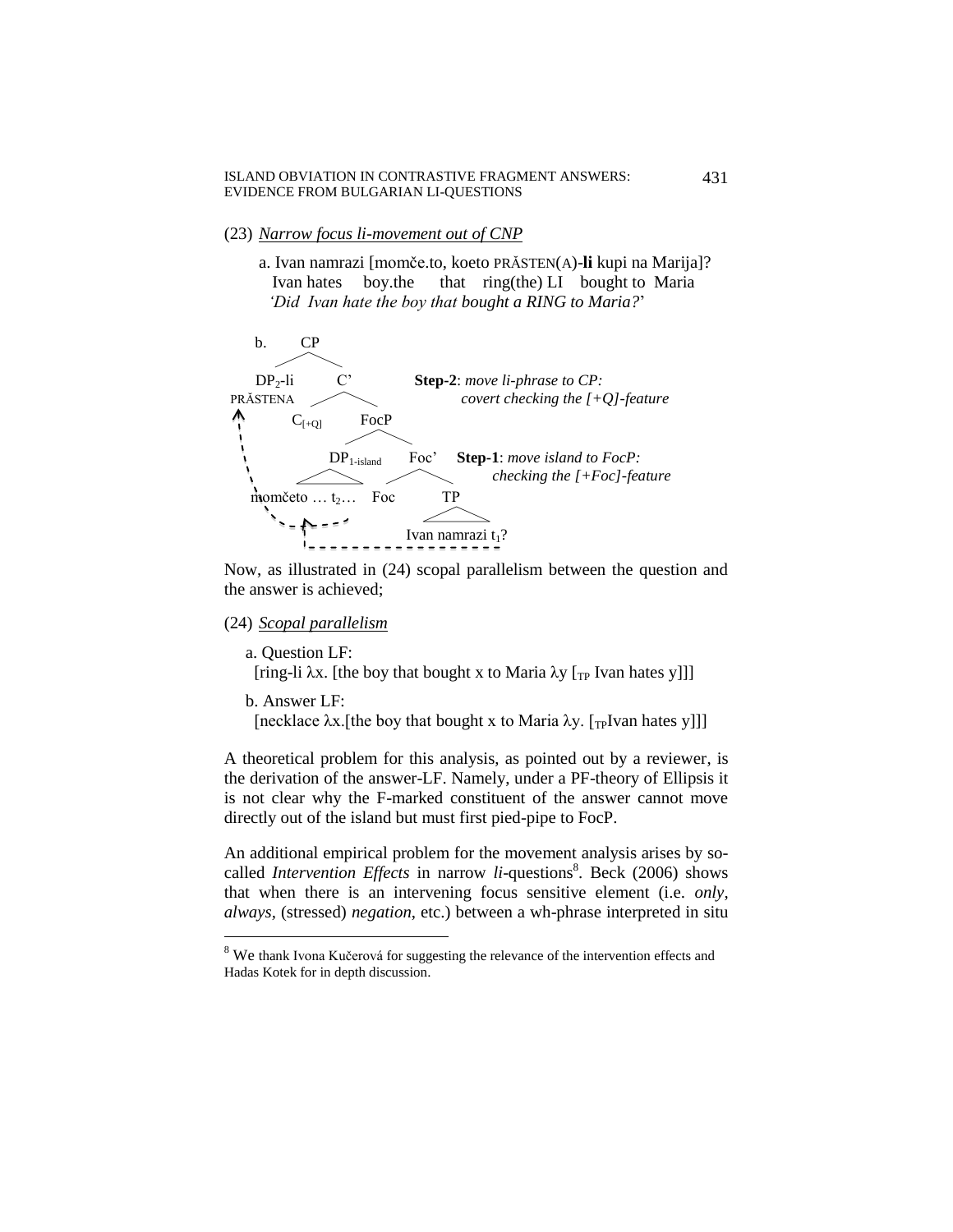and a higher operator (i.e.  $Q$  in  $C^{\circ}$ ), the derivation crashes. On the contrary, if the wh-phrase moves overtly or covertly above the intervener, the question is grammatical. Using intervention effects as a diagnostic, we expect that if the *li*-marked constituent associates with a Q-operator via movement (covert or overt), then there should be no intervention effects. Yet we observe that the presence of an intervener between Q and the *li*-constituent gives rise to ungrammaticality as shown in (25a); the *li*-marked constituent has to move overtly above the intervener (25b), thus suggesting that in (25a) the *li*-constituent is interpreted in-situ.

- (25) a. \***Samo** Petar PRĂSTEN<sub>1</sub>-li beše kupil t<sub>1</sub> na Marija? only Peter aux bought ring.the LI to Maria
	- b. PRĂSTEN<sub>1</sub>-li **samo** Petar beše kupil t<sub>1</sub> na Marija? ring.the LI only Peter aux bought to Maria *'Is it a ring that only Peter bought to Maria?'*

Furthermore, when the *li*-marked constituent is inside an island and there are two interveners - INTERV-1 outside the island and INTERV-2 inside the island - then the entire island must move overtly above INTERV-1 and the *li*-marked constituent must move overtly above INTERV-2 inside the island (26c). This is illustrated by the following example:

(26) [INTERV-1….[Complex Noun [INTERV-2 …LI….]]]

 a. \*[**Samo** Ivan namrazi **[**momčeto [koeto **vinagi** POZDRAVJAVA**-li** ONLY Ivan hates boy.the that always greets LI

Marija]]]?

 $\overline{a}$ 

*'Does only Ivan hate the boy that always GREETS Maria?'*

- b.\*[momčeto koeto vinagi POZDRAVJAVA-li Marija]<sub>1</sub> samo Ivan namrazi  $t_1$ ?<sup>9</sup>
	- c. [momčeto, koeto POZDRAVJAVA-li<sub>1</sub> vinagi Marija]<sub>1</sub> samo Ivan namrazi  $t_1$ ?

<sup>9</sup> Note that a reading, under which *li* asks the broad question whether the event 'always greeting Maria' takes place, the sentence in (26b) is acceptable. Yet, under a reading under which *li* asks whether it is the event of 'greeting' in contrast to another contextually available event, the reading is out.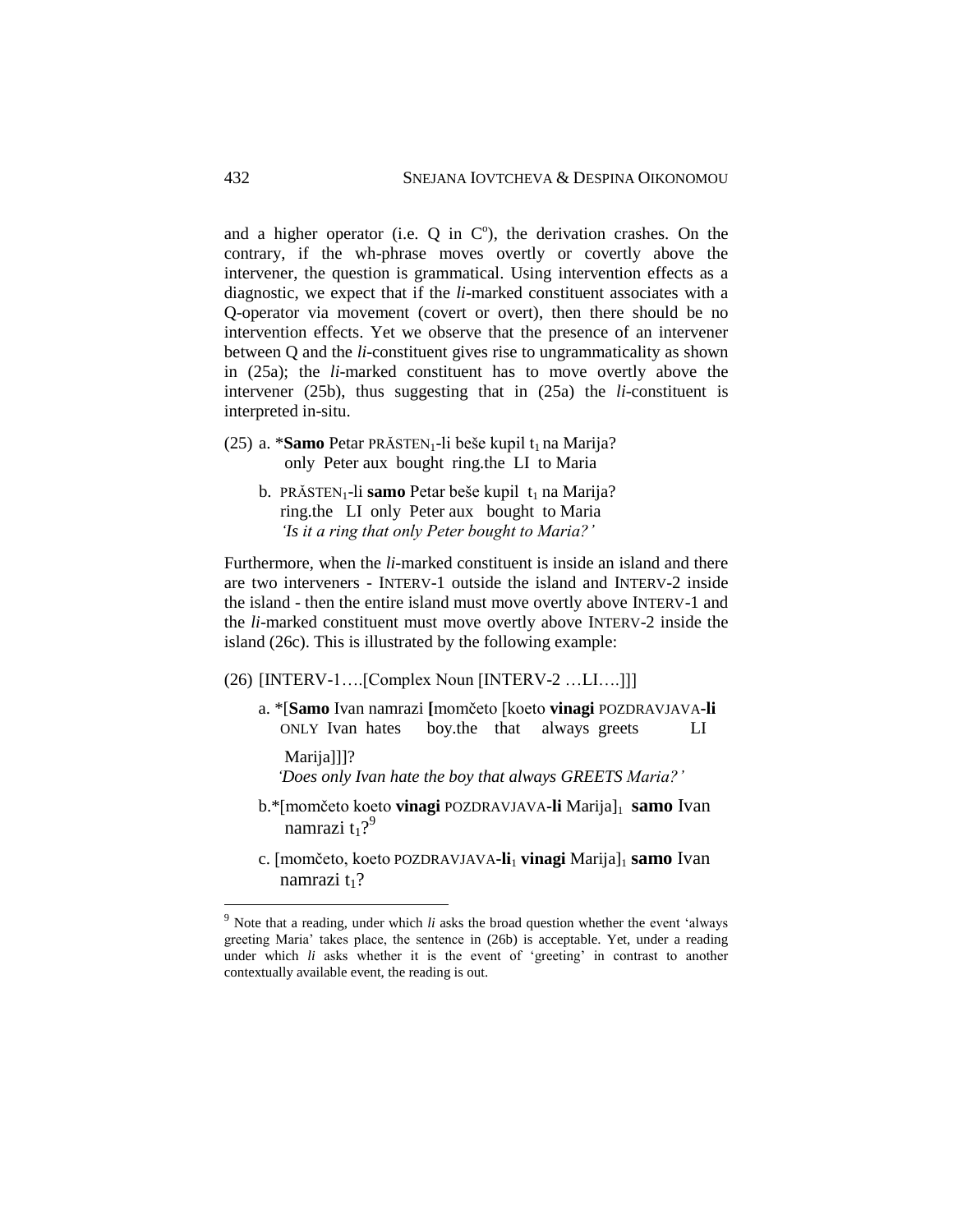Following Beck (2006), we interpret the data in (25) and (26) to mean that in the absence of overt movement, the *li*-marked constituent is interpreted in-situ, below the focus-sensitive intervener.

Finally, probably the strongest argument against the two-step movement analysis comes from overt pied-piping. Overt movement of the entire island containing the *li*-constituent is possible in Bulgarian as shown in (27). Surprisingly, however, the short fragment answer is not acceptable. Instead, the answer must contain the entire island (27B') very similar to what we observe in the English data in  $(4)$ :

(27) A:Ivan [momčeto, koeto kupi PRĂSTEN(A)-li na Marija]<sub>1</sub> namrazi t<sub>1</sub>? Ivan boy.the that bought ring(the) LI to Maria hates  *'Does Ivan hate the boy that bought a/the RING to Maria?'* 

# $\chi$  B: Ne, GERDAN(A)<sub>1</sub> [Ivan namrazi momčeto, koeto kupi t<sub>1</sub> na M.].

 $\sqrt{B}$ ': Ne, [<sub>DP</sub> momčeto [<sub>CP</sub> koeto kupi GERDAN(A) na Marija]]  *'No, the boy that bought a/the NECKLACE to Maria'*

If the two-step movement is correct, then moving the entire island overtly should not prevent the second movement of the *li*-constituent and therefore the licensing of the fragment answer. Unless there is some strange condition that requires both movements to be either covert or overt, we propose that there is no movement to C. Any analysis of the island insensitivity in Bulgarian fragment answers should therefore be able to account for the contrast in the meaning between the overt island pied-piping in (27) and the in-situ interpretation in (5), (18-20).

#### *4.2. Towards a Solution*

So far, we have shown that contrastive short fragments out of islands are possible in Bulgarian if i) the antecedent is a narrow *li*-question and ii) if the island containing the *li*-constituent remains in situ.

We therefore propose that it is the dual  $[+Q]$   $[+F]$  property of *li* that allows the *li*-marked constituent to associate either with the FocP via overt movement or with Q from its in-situ structural position (via Hamblin semantics).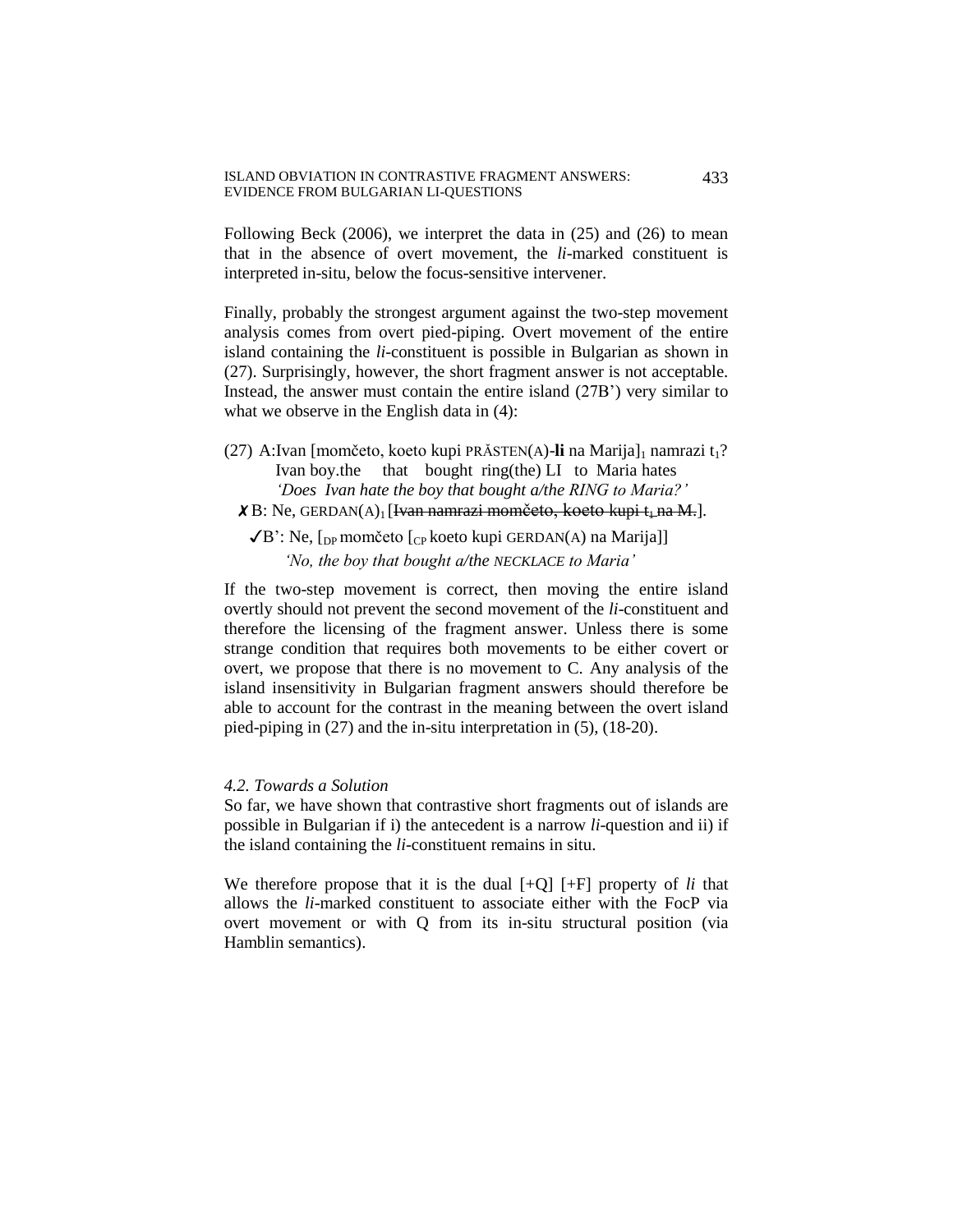In a structural environment without islands, one cannot tell whether the contrastive fragment answer is licensed due to focus or due to the question operator, because both operators can be interpreted via the mechanism of distinguished variables (Beck 2006:17), thus allowing for a parallel LF. But in structures with islands, we suddenly observed that overt movement of the island to the left periphery, does not license the short fragment answer. As a result we propose that the fragment answer to the narrow y/n question is licensed not by focus but by in-situ association with Q which results in parallel LFs between question and answer (28):

(28) *Parallelism:*

a. Quesion LF:

[λx. [<sub>TP</sub> Ivan hates the boy that bought x to Maria]]

b. LF-Answer:

 $\overline{a}$ 

[ $\lambda$ x. [<sub>TP</sub> Ivan hates the boy that bought x to Maria]]

The proposed LF for the question makes sense if we consider that the association of the *li*-marked constituent with Q derives, in addition to the polar alternatives, a set of alternatives similar to those of wh-questions, thus capturing Dukova-Zheleva's (2010) observation that narrow *li*questions behave like constituent questions $10$ . At this point, we remain ignorant as to the exact mechanism of deriving the semantics for narrow *li*-questions, such that they include both the set of alternatives that correspond to the ordinary semantics of y/n questions and the set of alternatives of wh-questions. Yet the intuitive relation to wh-questions, in which the speaker asks only about a constituent by taking everything else in the clause to be given, suggests that proposing parallel semantics is on the right track.

As focus is shown to associate with the entire island (Krifka 2006), we keep the generalization that contrastive fragment answers out of islands are not possible, because focused constituents remain within islands, thus

 $10$  Furthermore, as pointed out by a reviewer, Bulgarian fragment answers out of islands are possible even when the antecedent is an alternative question with the disjunctive *ili* 'or' inside the island. And this is not surprising, as disjunctive questions have been analyzed with Hamblin alternative semantics without movement.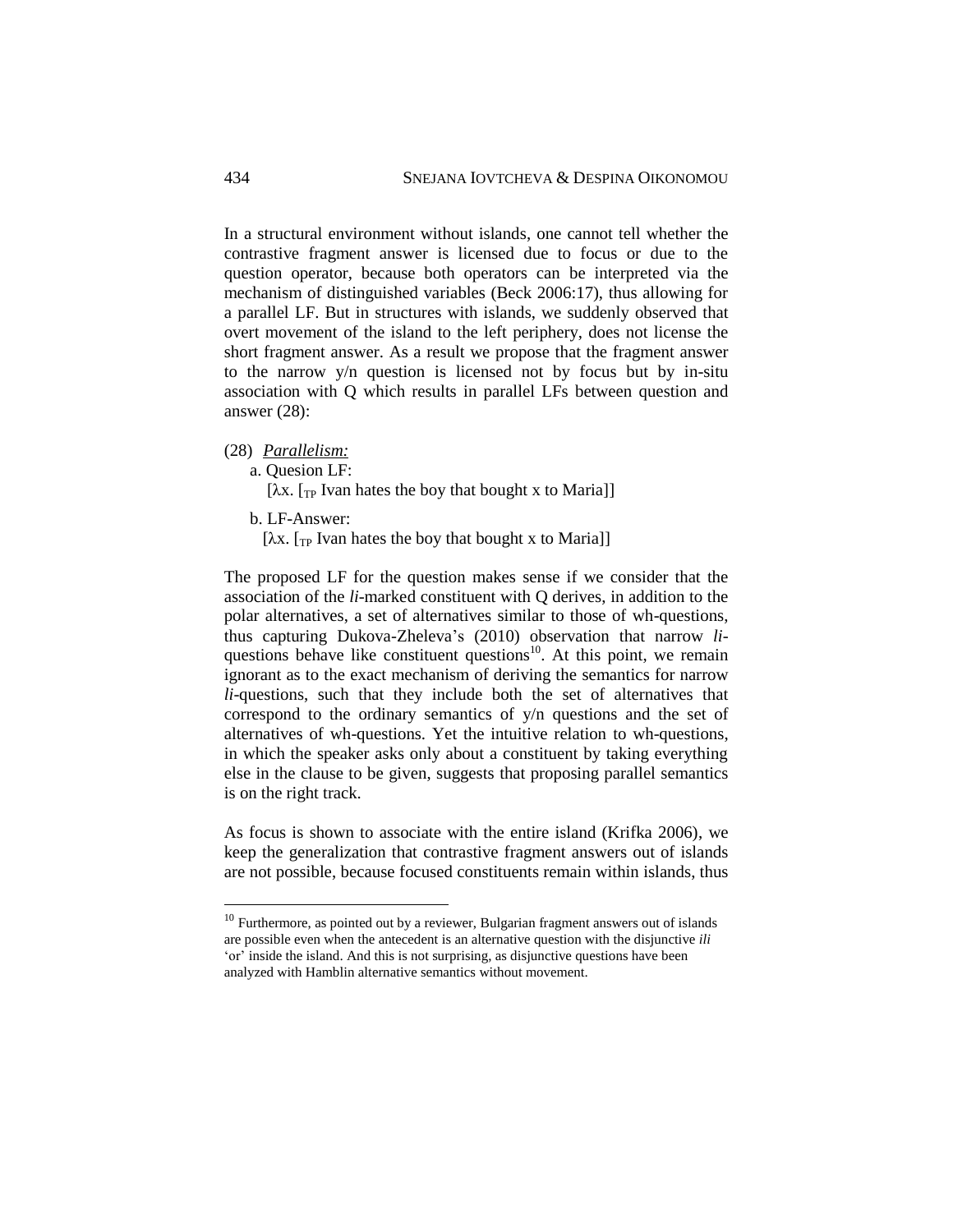failing to create parallel structure that would license elision (Fox & Lasnik 2003). This is true for fragments in English and Hungarian and it is also true for fragments in Bulgarian declaratives (21) and for fragments that correspond to overtly fronted islands in Bulgarian (27).

And yet because Bulgarian associates Q with the in-situ phrase inside the island by marking it with an overt element (*li)*, it is possible to create a parallel LF structure with a variable that is bound inside the island. In languages, which mark contrastive constituents in y/n questions only with focus intonation (i.e. English and Hungarian), the LF of the question is predicted to include the entire island as the variable to be bound, thus licensing only the long fragment answers (that includes the island).

## **5 Conclusions**

In this paper we showed that contrary to what happens in English, short fragment answers out of islands are possible in a certain set of Bulgarian y/n questions. Building on Griffits & Lipták (2014) and Fox & Lasnik (2003), we assumed that parallelism between antecedent and remnant is the key for licensing elision and that such parallelism is not given when syntactic islands prevent extraction. However, our evidence from overt pied-piping and focus intervention showed that scopal parallelism is not achieved via movement in Bulgarian *li-*questions and that the *li*-marked constituent is interpreted in situ. This urged us to propose that narrow *li*questions should be analyzed as a combination of y/n and wh-questions, providing a parallel LF for the short fragment answer. It remains to be seen whether our proposal that Q is associated with an in-situ phrase in Bulgarian can be developed theoretically and supported with further empirical evidence. Crucially, our analysis of the island–insensitivity of contrastive fragment answers in Bulgarian converges with the theoretical generalizations regarding island-insensitivity in other types of ellipsis, such as sluicing, certain types of VP-Ellipsis, and Comparative-Ellipsis (Fox & Lasnik 2003, Griffiths & Lipták 2014), thus providing further evidence that islands are a PF-phenomenon (Chomsky 1972, Merchant 2001, Fox & Pesetsky 2004) and therefore can be ameliorated under ellipsis.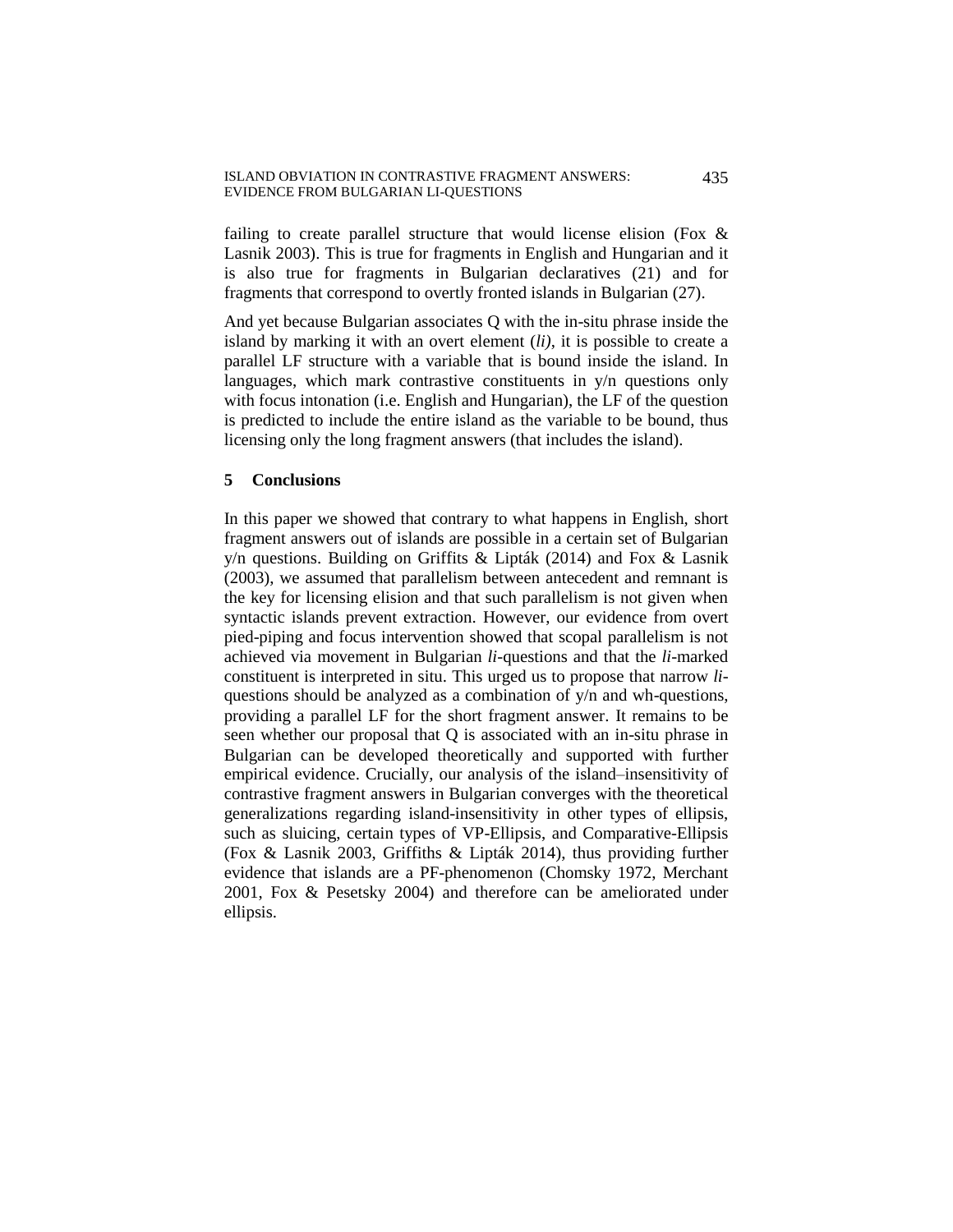### **References**

- Abels, Klaus (2011): Don't fix that island! it ain't broke. Paper presented at the *Islands in Contemporary Linguistic Theory conference*, Vitoria-Gasteiz
- Barros, Matt, P. Elliott and G. Thoms (2014): There is no island repair. *lingbuzz/002100*
- Beck, Sigrid (2006): Intervention effects follow from focus interpretation. *Natural Language Semantics* 14:1–56
- Chomsky, Noam (1972): Some empirical issues in the theory of transformational grammar. In: *Goals of Linguistic Theory*, ed. P. S. Peters. Englewood Cliffs N.J, 63-130.
- Dukova-Zheleva, Galina (2010): Questions and Focus in Bulgarian*. Dissertation submitted at University of Ottawa.*
- Erlewine, Michael Y. and Hadas Kotek (2014): [Intervention in focus](http://semanticsarchive.net/Archive/WIzNzViN/erlewine-kotek-nels2013-preprint.pdf)  [pied-piping](http://semanticsarchive.net/Archive/WIzNzViN/erlewine-kotek-nels2013-preprint.pdf)**.** In: *Proceedings of the NELS43*, eds. H. Hsin-Lun, E. Poole and A.Rysling. GLSA: Amherst, MA. Volume 1, 117-130.
- Franks, Steven (1998): Clitics in Slavic. Position paper, *Workshop on Comparative Slavic Morphosyntax*, 5–7 June 1998, Indiana University.
- Franks, Steven (2006): Another look at li placement in Bulgarian. In: *The Linguistic Review* 23, 161-210.
- Fox, Danny and Howard Lasnik. (2003): Successive-cyclic movement and island repair: The difference between sluicing and VP-ellipsis. In: *Linguistic Inquiry* 34:143–154.
- Fox, Danny and David Pesetsky (2004): Cyclic Linearization of Syntactic Movement, In: *Theoretical Linguistics* 31.1-2, 1-46. Special issue on Object Shift in Scandinavian; Katalin É. Kiss, ed
- Griffiths, James and Anikó Lipták (2014): Contrast and Island Sensitivity in Clausal Ellipsis. In: *Syntax 17:3*, 189–234.
- Izvorski, Roumiana (1995): On wh-movement and focus movement in Bulgarian, Paper presented at CONSOLE 2 University of Tubingen December 1993.
- Izvorski, Roumiana, T. King, and C. Rudin (1997). [Against Li-Lowering](http://www-rcf.usc.edu/~pancheva/LiLINGUA.pdf)  [in Bulgarian",](http://www-rcf.usc.edu/~pancheva/LiLINGUA.pdf) In: *Lingua* 102, no. 2/3, 187-194.
- Kratzer Angelika (2004): Interpreting focus: Presupposed or expressive meanings? A comment on Geurts and van der Sandt. In *Theoretical Linguistics 30*:123-136.